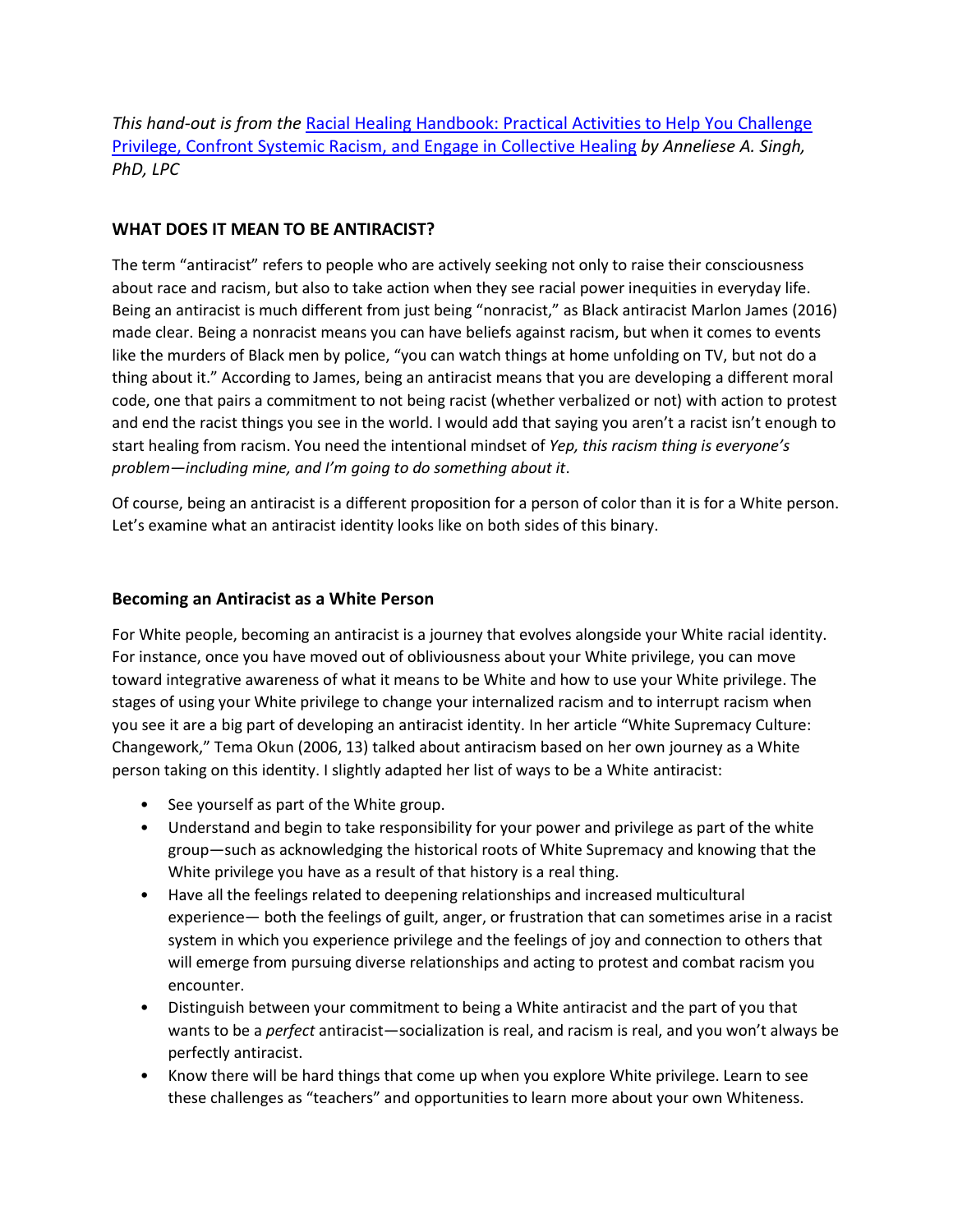Instead of getting defensive when these challenges arise, lean into curiosity and cultivate desire for understanding and growth.

- Participate in individual and collective action against racism.
- Value self-reflection on your White identity.
- Use racist thoughts and behaviors you might engage in to deepen understanding and continue to change thoughts and behaviors.

Okun believes that White folks can take on six specific responsibilities to become antiracist in an ongoing process. Being an antiracist is not a one-time event or decision, or an identity you ever finally and fully achieve, but a commitment. Her six responsibilities will remind you of our earlier discussion of raising your race-consciousness through education and people resources. Below are Okun (2006)'s six Rs:

- 1. **Read** and educate yourself on the effects, impacts, and other structures of racism.
- 2. **Reflect** on what this education means for you as someone developing a White antiracist identity, such as identifying new ways to challenge everyday racism and work on racial justice initiatives.
- 3. **Remember** how you participate in the thoughts, beliefs, and actions that uphold racism, whether you intend to or not, and how you "forget" that racism exists. Identify internalized racial attitudes you have about people of color.
- 4. Take **risks** to challenge racism when you see it or realize when you are participating in it. Interrupt racial stereotypes when you hear them, and support people of color in your personal and professional settings when they speak out about their experiences with racism.
- 5. **Rejection** is something you'll experience as an antiracist, as sometimes you will make mistakes and "get it wrong" when it comes to identifying and challenging racism. Because of your White privilege, it will sometimes be tough to identify how something you are doing may be harmful to people of color. And people of color may reject what you are saying and even more so hold you accountable for these missteps. Learn to understand and accept rejection. People of color have justified anger about racism, and they may reject you or White people harshly because of it. If this happens, understand that this is the product of their treatment at the hands of a racist system. Don't take it personally; rather, help them if you can and continue to stay in the fight against racism.
- 6. **Relationship building** is a part of what you do along the way—with White folks and people of color who are somewhere on their journey from nonracist to antiracist.

Let's look at an example of what becoming a White antiracist using these six Rs looks like in the real world. Michael, a White, twenty-year-old college student, grew up in a homogenously White family and neighborhood and attended predominantly White schools. He moved to a racially diverse area for the first time when he went to college and had a roommate who was a person of color. Michael realized that people around him had experiences he didn't know much about, and that he himself could be behaving in ways that disrespected people of color in ways he might not even be realizing. Michael decided to take a college course on diversity in his first year and began working on learning more about his White privilege and how to become an antiracist. We can look at the steps he took in terms of Okun's six Rs:

1. Michael **read** and educated himself on what White privilege was. He considered the effects it had on his own life in terms of lost opportunities to interact with people of color and learn a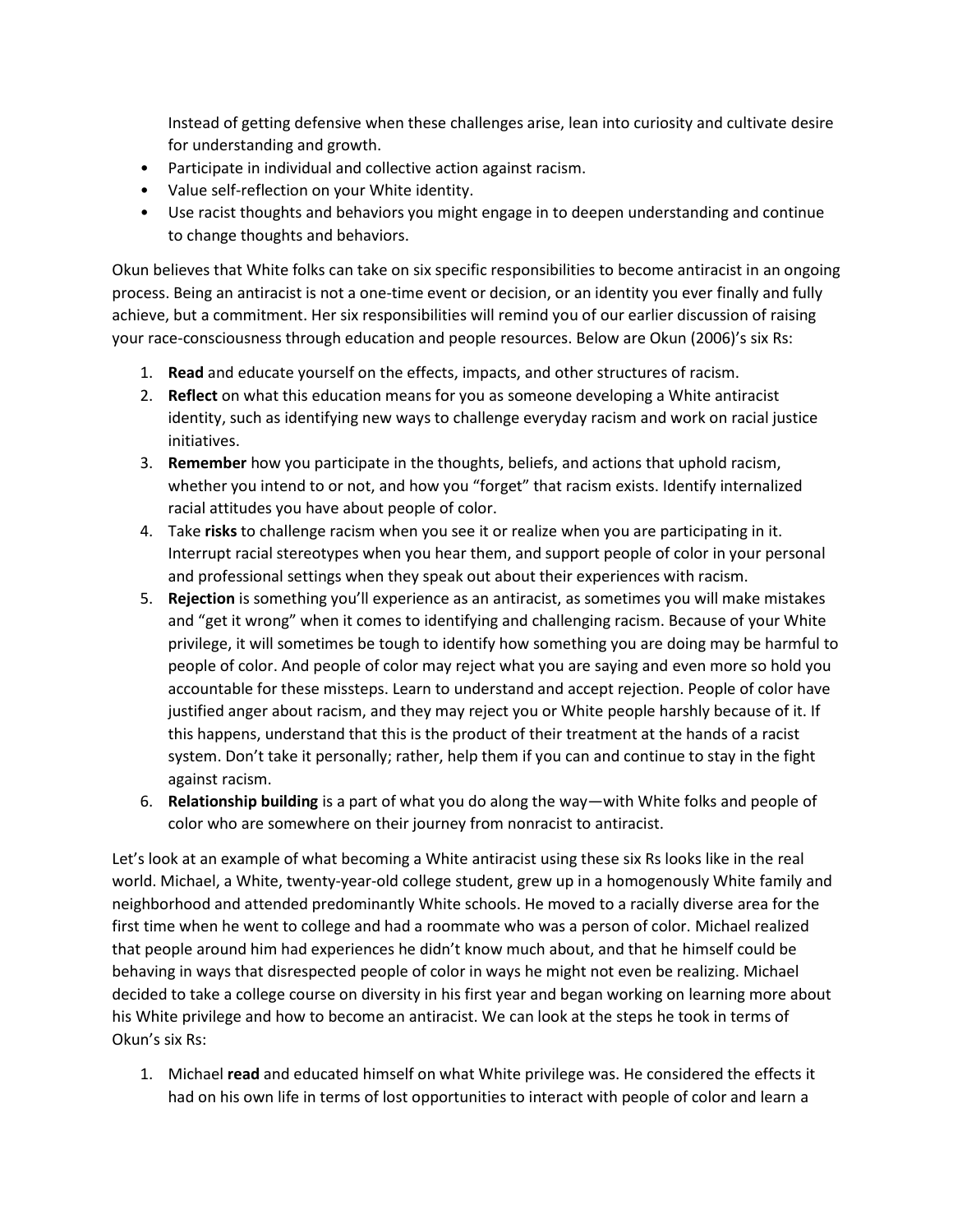more truthful history of the world as it related to race and racism, and what it meant for people of color to lack such privilege. As he read and educated himself, he learned about the impacts of racism on other racial groups and how structures of racism are upheld in current times.

- 2. Michael began to **reflect** on what this education meant for him. He wanted to cast aside the obliviousness he had about racism and White privilege. He knew that being an antiracist would mean identifying ways he had previously ignored everyday racism that people of color experienced (e.g., he remembered the one Latinx student in his middle school class being called racial epithets and not realizing how these were racist acts) and racial microaggressions he had enacted (e.g., assuming Asian Americans were recent immigrants). He joined an antiracist campus group, where he and other folks with White privilege could interrupt everyday racism and work on larger campus racial justice initiatives.
- 3. Michael made sure to **remember** throughout his antiracist work that he would inevitably "forget" about racism and its systems because that is how racism works. He kept educating himself on the different ways White privilege can show up (e.g., feeling guilty about racism, not having to think about race, not being extraordinarily worried when pulled over by police for a traffic ticket, not knowing the history of the land his campus was on and who the indigenous peoples were). He also intentionally explored negative racial stereotypes he still held about people of color and sought to expand the diversity of people in his life.
- 4. Michael took **risks** to challenge racism when he saw it in his classes, like when his professors wouldn't call on his fellow students of color. He also assumed a leadership role in his residence hall, and he challenged his fellow White student leaders to think about how their racial privilege influenced selection of programming for their dorm.
- 5. Michel knew to expect **rejection** from people of color when he made a racist assumption or was misusing his White privilege. For instance, sometimes he was so excited about his efforts to be an antiracist, he would talk over people of color doing similar work and minimize their contributions. He learned to apologize as soon as he noticed this was happening or when a person of color brought this to his attention. He learned not only to welcome the feedback he would get from people of color when he had a misstep, but also to value this feedback as a way to grow as a White antiracist.
- 6. **Relationship building** was the major focus of what Michael did throughout each of the previous steps. He learned to make connections with White folks who wanted to externalize their racially stereotyped notions of the world and to build relationships with people of color. Through relationship building, Michael eventually had a vibrant, diverse group of people in his life who could not only support and inspire him in his antiracist identity development, but also hold him accountable for his missteps and growth.

You can see that becoming an antiracist is an ongoing practice and process, exactly opposite of color blindness. You want to be able to see and identify everything about racism. You want to know what your part in racism is. You continuously raise your race-consciousness. And you do this alongside a multitude of different types of people on the same journey. You expect the feelings of anger, frustration, sadness, rage, irritation, grief, and other emotions as you challenge racism, as we discussed in chapter 4.

## **Becoming an Antiracist as a Person of Color**

People of color can also claim an antiracist identity, with all that this entails: consciousness of race and racism as it manifests in the world, and a commitment to speak out and act against racism they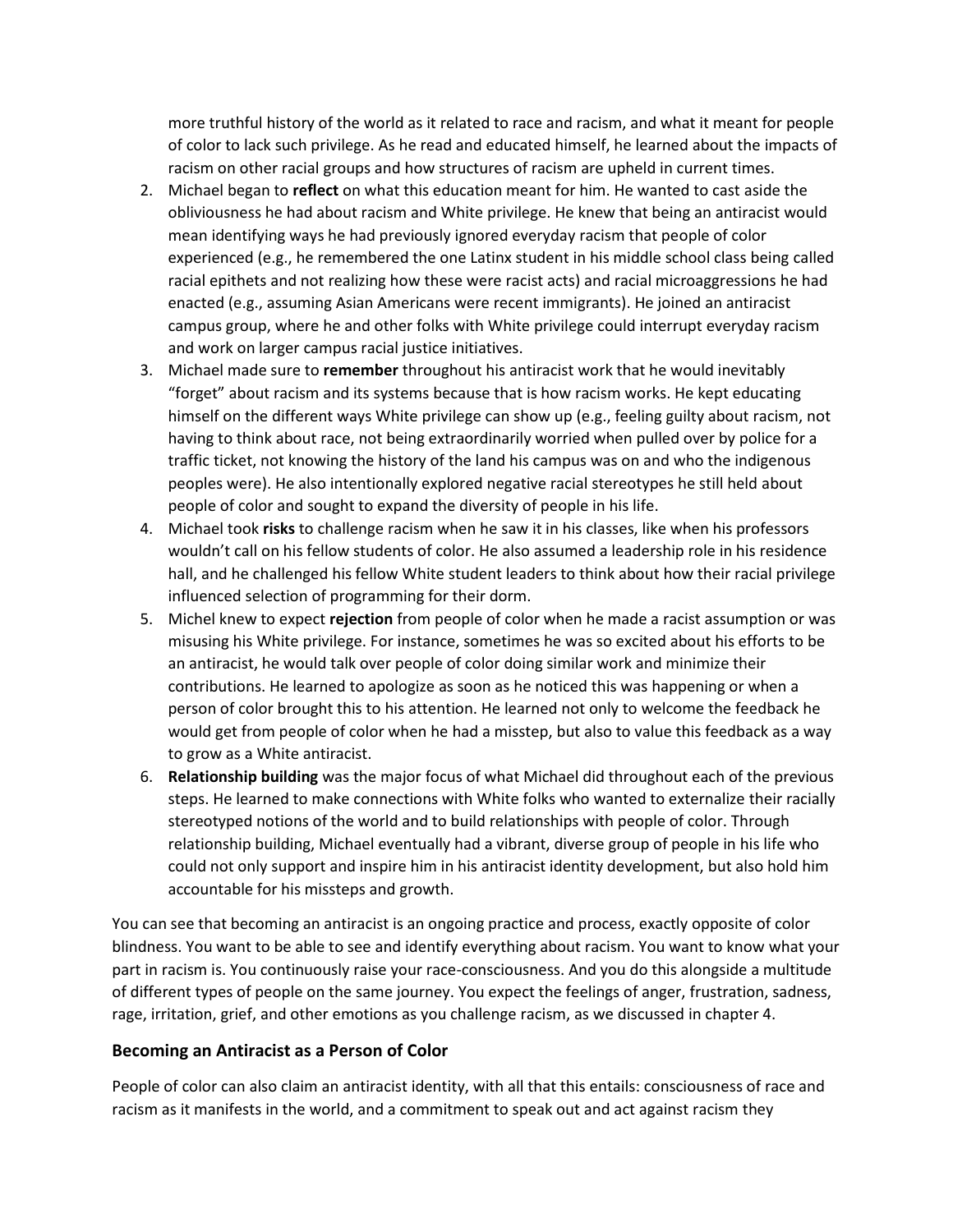encounter in the world. Remember, for people of color, that first stage of racial identity development is often obliviousness about racism existing, which lasts until that first critical incident of being the target of a racist act or idea. Once people of color become aware of racism, however, they become capable of having negative ideas about the races of other people of color. This is exactly the kind of behavior that claiming and living an antiracist life can help you challenge. For example, there are plenty of opportunities for me to apply Okun's antiracist steps with people in my Indian American and South Asian community who hold negative racial attitudes about other people of color groups.

Why does this within-group racism exist? Well, the roots are in how colonization has been internalized. British colonization of South Asian lands made it imperative that people in those lands adopt the values and ways of life that the British set for them in order to survive. This left many brown folks with the internalized notion that White culture and White values were the civilized and highly regarded ones to emulate—and that people who are deemed aberrant by White colonizers' values, like Black people, are to be denigrated. You may have also noticed that Black folks may have negative ideas about Asian Americans, and vice versa. Well, people of Asian heritage enter a US racial context where Black people were enslaved, denigrated, and seen as inferior. Black people learn—like most US citizens—very little about people of Asian heritage, except that they represent something that is foreign and a threat (as discussed in chapter 3). This is especially true of Asian Americans who don't speak English and maintain traditions from their home cultures. It can be so frustrating—and infuriating—to see people of color groups tear one another down!

Developing an antiracist identity as people of color means recognizing that all racial groups are struggling in some way under White supremacy. It means recognizing that people of color groups are not always united in solidarity under a larger umbrella of people of color. Misinformation, prejudice, and harm can exist between people of color groups, and these need to be confronted just as White racism must be challenged. This means knowing how different enslavement and immigration histories you learned about in chapter 3 influence the different histories of oppression each racial group has. This also means recognizing there are important class differences that can have a big impact on the degree of oppression people of color experience (class privilege can buffer experiences of racism, as you will explore in chapter 8).

You can take action and challenge internalized White supremacy by interrupting the patterns in which people of color of one racial group hold prejudices against another racial group. You can speak up when someone in your family or work setting expresses such a sentiment (see chapter 7 for more on doing this). By doing things like this on an individual and systemic level, you can create solidarity with other racial groups while acknowledging the important differences in how racism is meted out across racial groups. Further, in doing so, you can create the possibility of collective action against racism on multiple individual and systemic levels. For example, you can talk with people across racial groups and collectively identify the differences and similarities racism has on all racial groups. Then, people of color can focus more effectively on challenging White supremacy as a larger collective (more on this in chapter 10).

For people of color, Okun's (2006) list of antiracist principles still applies. But I would tweak it a bit to ensure that you as a person of color are examining the specific biases you have internalized about other racial groups and your own, as I've described below: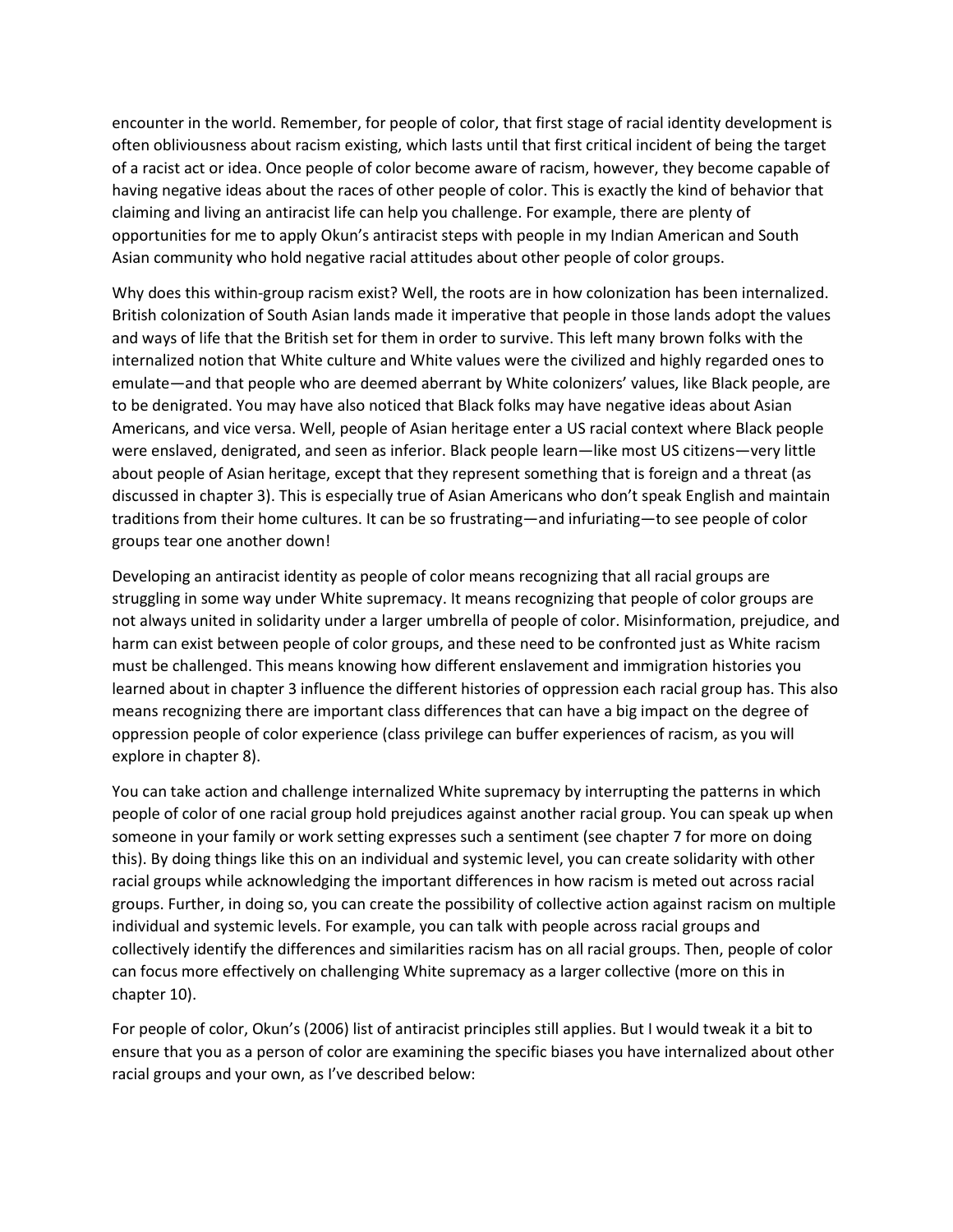- 1. **Read** and educate yourself on the effects, impacts, and other structures of racism—both on your racial group and on other groups.
- 2. **Reflect** on what this education means for you as someone developing an antiracist identity.
- 3. **Remember** how you might be participating in thoughts, beliefs, and actions that uphold racism. Identify the negative beliefs you have internalized about your own race and even apply to other people of color. Think about how you are complicit with racism when racist events are happening—ways you don't speak up for yourself and others.
- 4. Take **risks** to challenge racism when you see it or realize when you are participating in it.
- 5. Understand the anger that you and people of other racial groups may have about racism, express your **rejection** of racism from White people, and continue to stay in the fight against racism with a clear understanding of what privileges or disadvantages you may have relative to people of other racial groups. It's okay to be angry about racism—it has hurt you and lots of other people you care about. Turn the anger you have into energy to challenge racism and hold White people accountable for their own racism. (To be clear, in general it isn't your job to hold White folks accountable, but it is an important aspect of being an antiracist person of color.) Keep in mind you have internalized White supremacist notions about your own race and others, so keep a lookout for how those internalized attitudes show up and provide an obstacle to your joining forces with other people of color groups.
- 6. Engage in **relationship building** with people of color and White folks alike who are on their journey from nonracist to antiracist.

Here's an example of what the six Rs look like for a person of color seeking to be an antiracist. Jasmine is a thirty-three-year-old Native American who recently moved to the west coast from North Dakota to work in a technology start-up company. After the 2016 presidential election, she got more involved in antiracism work. She was particularly moved by the water protectors at Standing Rock protesting against the construction of the Keystone pipeline, and wanted to learn about racial justice.

Let's look at Jasmine's six Rs:

- 1. Jasmine began to **read** and educate herself on how White supremacy influenced her own Native American tribe and other people of color. She knew about the Black Lives Matter movement, but she had not learned much in her schools about Black history. Jasmine began to read books about the enslavement of Black people and Jim Crow laws. As she read these histories, Jasmine drew parallels between the racism experiences of Black and Native American communities (e.g., stolen land and property, erasure of indigenous cultures and spiritualities). She also read about Black leaders in the civil rights movement, who reminded her of elders in her own tribe who advocated for better resources for her community.
- 2. Jasmine began to **reflect** on what her (re)education meant for her as a person of color developing an antiracist identity. She paid attention to the different emotions that came up as she read about her tribe and about the experiences of Black people under racism, and she began to talk to other people in her tribe who wanted to learn how to more effectively challenge racism when they noticed it.
- 3. Jasmine sought to **remember** how her internalized negative beliefs about herself as a Native American and person of color influenced how she felt about herself. She noticed she wouldn't speak up much at work when she had an idea, and she also noticed that other people of color